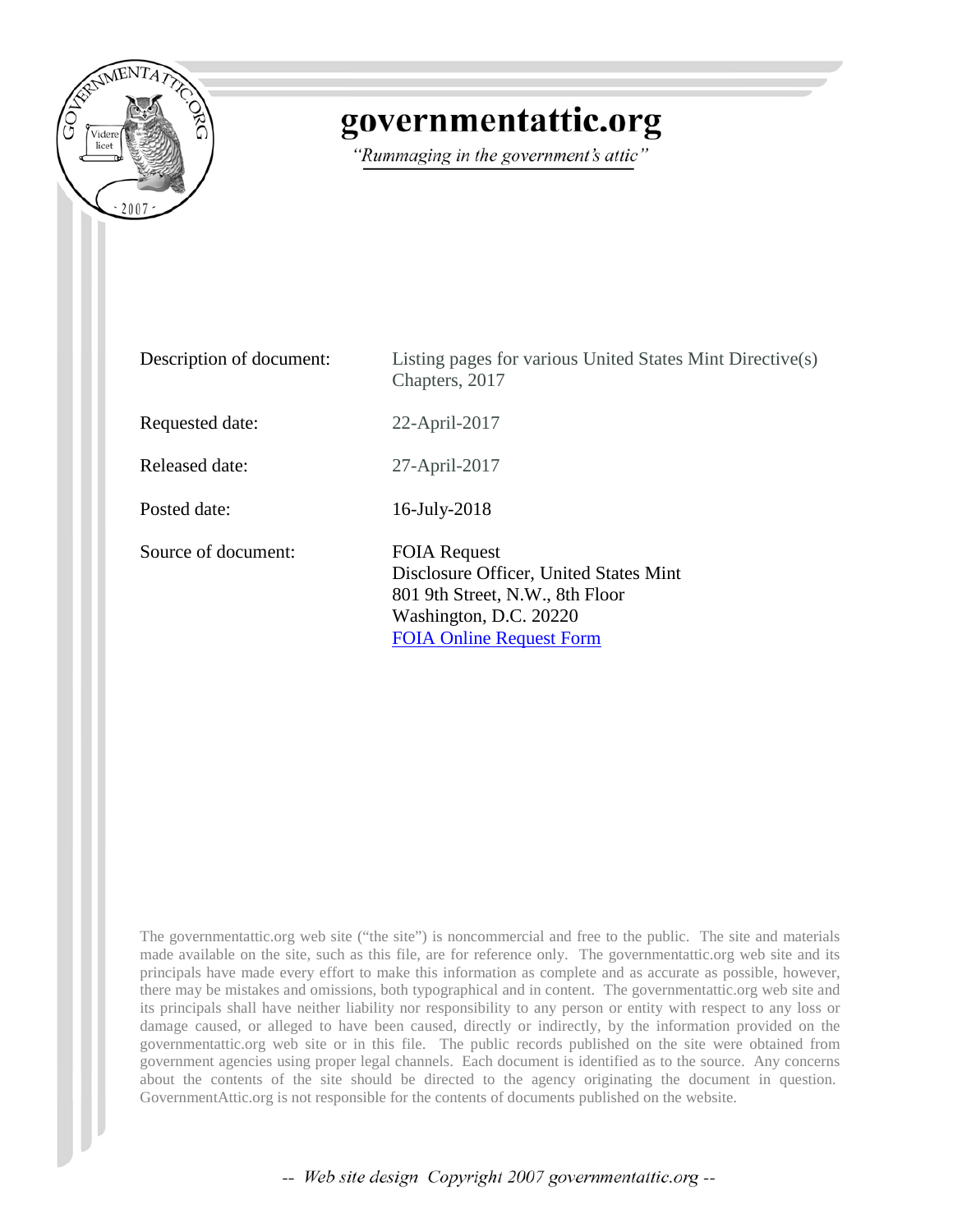

This is in response to your April 22, 2017, Freedom of Information Act (FOIA) request submitted via the Department of the Treasury's FOIAonline for the listing pages for various United States Mint Directive(s) Chapters.

Enclosed are 15 pages of documentation responsive to your request.

Please be advised that Chapter 12 does show up on the United States Mint's Intranet site; however, there are no documents in that Chapter.

Should you disagree with this FOIA determination, you may appeal this decision within 35 days from the date of this letter. Your appeal must be in writing, signed by you, and should be addressed to: Principal Deputy Director, United States Mint, 801-9th Street, N.W., Washington, D.C. 20220. The appeal should reasonably describe the records requested, and should specify the date of the initial request and date of this initial determination. The appeal should also set forth the address where you wish to be notified of the decision on appeal.

Sincerely,

Kathleen Saunders-Mitchell -Disclosure Officer/ FOIA Public Liaison

Enclosures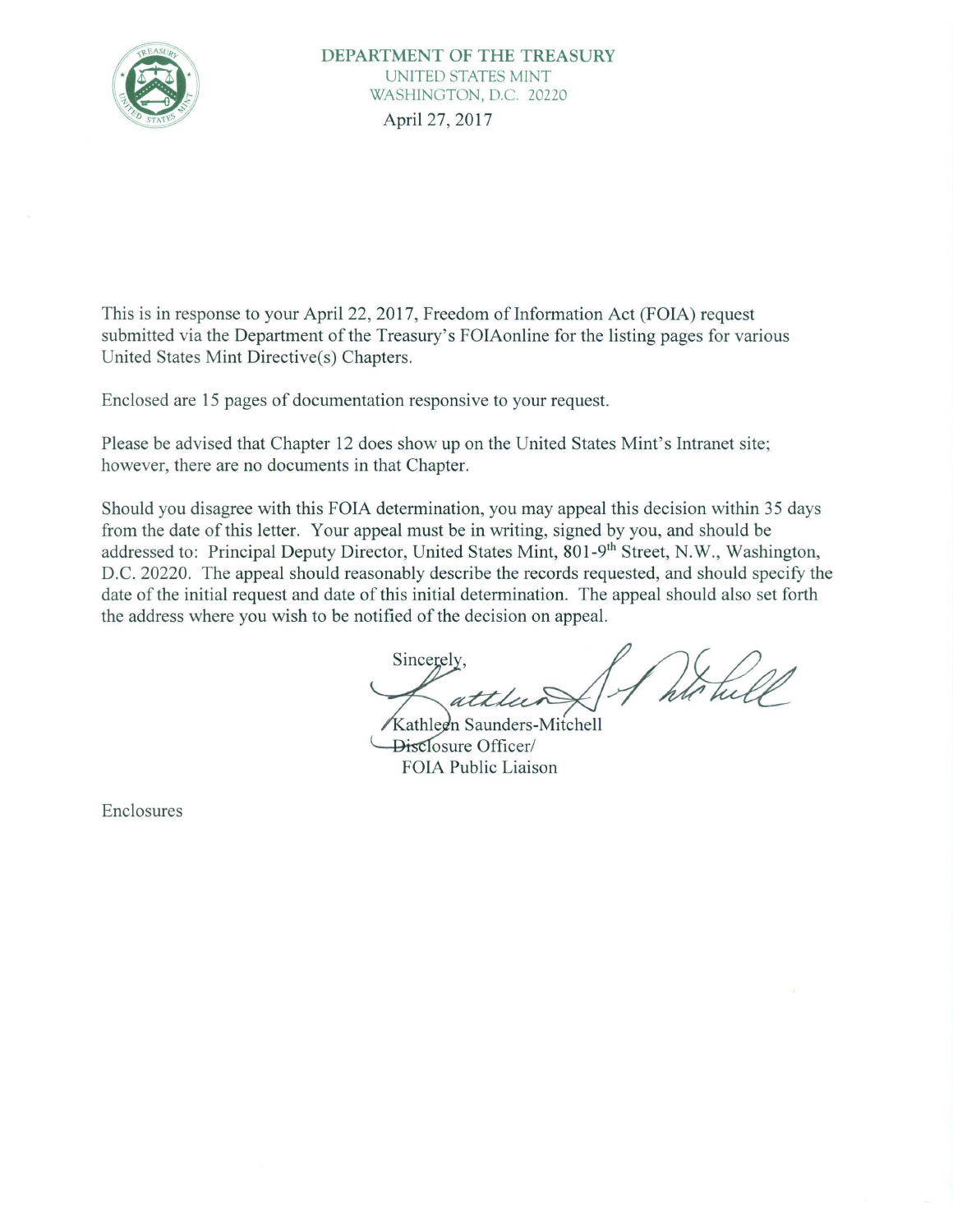|                                   | <b>CHAPTER ONE - DELEGATIONS OF AUTHORITY</b>                                                          |                |  |
|-----------------------------------|--------------------------------------------------------------------------------------------------------|----------------|--|
|                                   |                                                                                                        |                |  |
| <b>DIRECTIVE</b><br><b>NUMBER</b> | TITLE OF DIRECTIVE                                                                                     |                |  |
| <b>NO.4</b>                       | Authority to Perform Functions of the Director of the                                                  |                |  |
|                                   | <b>Mint During National Emergencies</b>                                                                |                |  |
| <b>NO.5</b>                       | Authority to Sign SF 132 Apportionment and                                                             | <b>DELETED</b> |  |
|                                   | <b>Reapportionment Schedules</b>                                                                       |                |  |
| <b>NO.6</b>                       | <b>Delegation of Personnel Authorities</b>                                                             |                |  |
| <b>NO.7</b>                       | Authority to Assign, Approve or Disapprove Settlement                                                  |                |  |
|                                   | and Gold Verification Staffing, Recommendations, and                                                   |                |  |
|                                   | <b>Corrective Actions</b>                                                                              |                |  |
| <b>NO. 8</b>                      | Authority to Write-Off Mint Assets for Promotional                                                     |                |  |
|                                   | Purposes                                                                                               |                |  |
| NO. 11                            | Authorization or Approval of Travel Authorities and                                                    |                |  |
|                                   | Specific Entitlement(s) and/or Unusual Circumstances                                                   |                |  |
| <b>NO. 12</b>                     | that Occur in Travel Situations (revised)                                                              |                |  |
| <b>NO. 13</b>                     | Authorization of Approval of Contracting Officers                                                      |                |  |
| NO. 15                            | Waiver of Claims for Erroneous Payments                                                                |                |  |
| <b>NO. 16</b>                     | Claims for Loss or Damage to Personal Property<br>Authority Concerning Personnel and Physical Security |                |  |
| <b>NO. 20</b>                     | Approval Levels for Shipment of Precious Metals to                                                     |                |  |
|                                   | Vendors                                                                                                |                |  |
| <b>NO. 22</b>                     | Authority to Approve Restoration of Forfeited Annual                                                   | <b>DELETED</b> |  |
|                                   | Leave                                                                                                  |                |  |
| <b>NO. 23</b>                     | Authority to Sign Policy Documents Related to                                                          |                |  |
|                                   | Headquarters Local Partnership Council                                                                 |                |  |
| <b>NO. 24</b>                     | Suitability Adjudication Program                                                                       | <b>DELETED</b> |  |
| <b>NO. 25</b>                     | Authority to Make Administrative Appeal                                                                |                |  |
|                                   | Determinations Under FOIA and Privacy Act                                                              |                |  |
|                                   |                                                                                                        |                |  |
|                                   |                                                                                                        |                |  |
|                                   |                                                                                                        |                |  |
|                                   |                                                                                                        |                |  |
|                                   |                                                                                                        |                |  |
|                                   |                                                                                                        |                |  |
|                                   |                                                                                                        |                |  |
|                                   |                                                                                                        |                |  |
|                                   |                                                                                                        |                |  |
|                                   |                                                                                                        |                |  |
|                                   |                                                                                                        |                |  |
|                                   |                                                                                                        |                |  |
|                                   |                                                                                                        |                |  |
|                                   |                                                                                                        |                |  |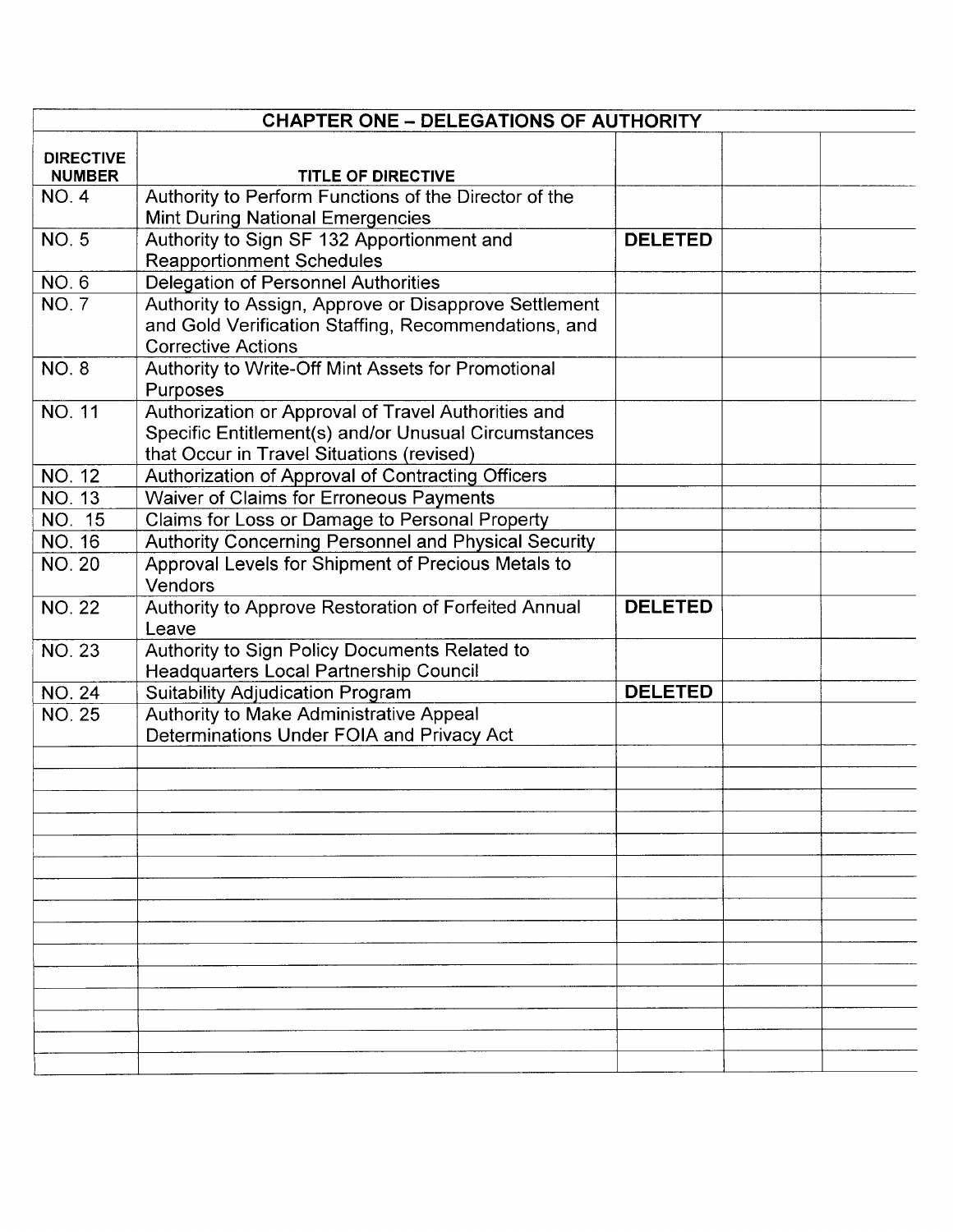| DIRECTIVES CONTROL LOG - CHAPTER TWO - GENERAL MANAGEMENT |                                                                                      |                |  |  |
|-----------------------------------------------------------|--------------------------------------------------------------------------------------|----------------|--|--|
| <b>DIRECTIVE</b><br><b>NUMBER</b>                         | <b>TITLE OF DIRECTIVE</b>                                                            |                |  |  |
|                                                           |                                                                                      |                |  |  |
| <b>MD 2A-2</b>                                            | Performance of Commercial Activities                                                 | <b>DELETED</b> |  |  |
| <b>MD 2A-3</b>                                            | <b>Directives Management Program</b>                                                 |                |  |  |
| $MDM-35$                                                  | Directives Management Program<br>Delegations of Authority<br>Confidential Disclosure | <b>DELETED</b> |  |  |
| MD <sub>2</sub> A-4                                       |                                                                                      |                |  |  |
| $MD2A-5$                                                  |                                                                                      |                |  |  |
|                                                           |                                                                                      |                |  |  |
|                                                           |                                                                                      |                |  |  |
|                                                           |                                                                                      |                |  |  |
|                                                           |                                                                                      |                |  |  |
|                                                           |                                                                                      |                |  |  |
|                                                           |                                                                                      |                |  |  |
|                                                           |                                                                                      |                |  |  |
|                                                           |                                                                                      |                |  |  |
|                                                           |                                                                                      |                |  |  |
|                                                           |                                                                                      |                |  |  |
|                                                           |                                                                                      |                |  |  |
|                                                           |                                                                                      |                |  |  |
|                                                           |                                                                                      |                |  |  |
|                                                           |                                                                                      |                |  |  |
|                                                           |                                                                                      |                |  |  |
|                                                           |                                                                                      |                |  |  |
|                                                           |                                                                                      |                |  |  |
|                                                           |                                                                                      |                |  |  |
|                                                           |                                                                                      |                |  |  |
|                                                           |                                                                                      |                |  |  |
|                                                           |                                                                                      |                |  |  |
|                                                           |                                                                                      |                |  |  |
|                                                           |                                                                                      |                |  |  |
|                                                           |                                                                                      |                |  |  |
|                                                           |                                                                                      |                |  |  |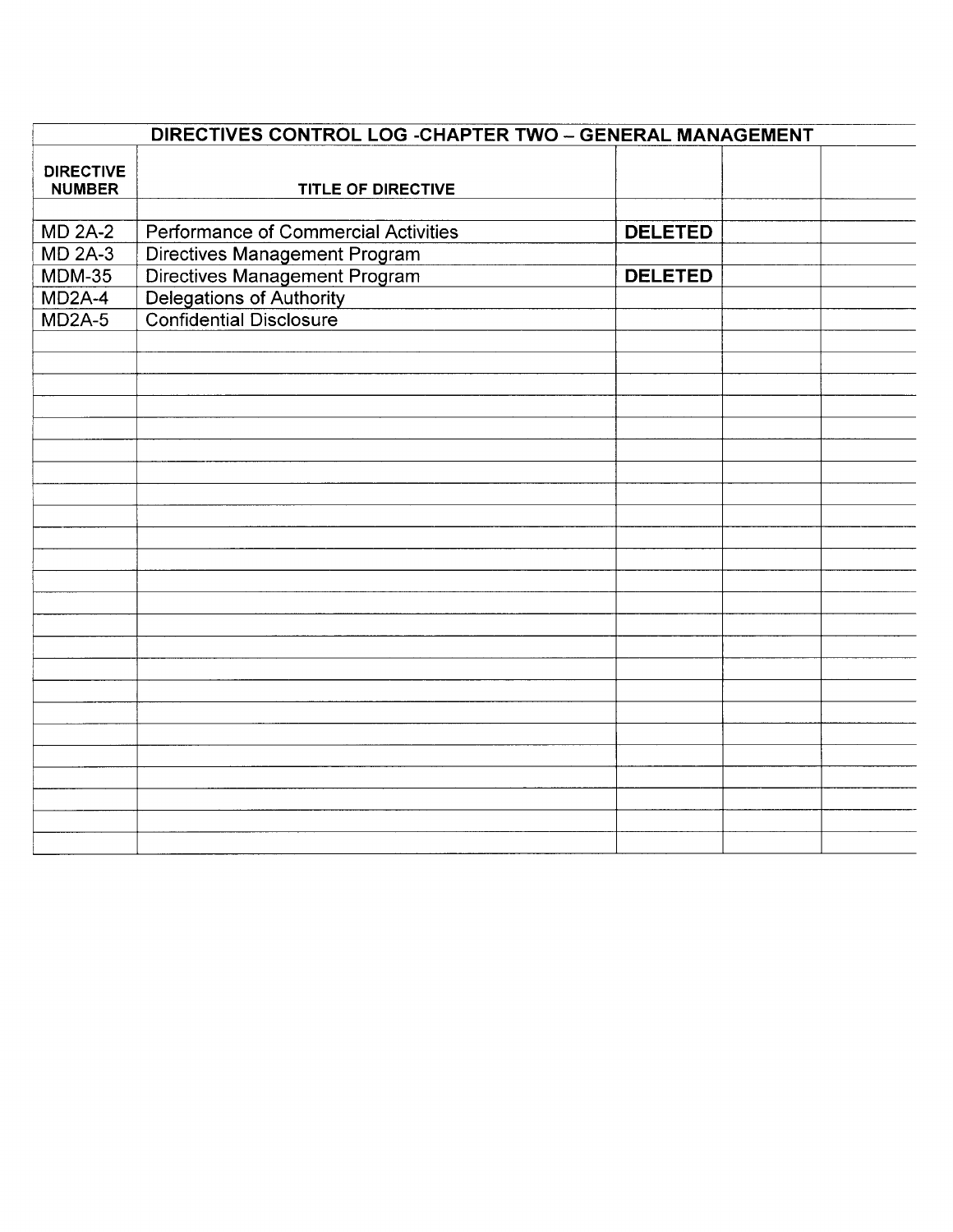| DIRECTIVES CONTROL LOG - CHAPTER FOUR - HEADQUARTERS POLICY MEMOS |                                                          |                |  |
|-------------------------------------------------------------------|----------------------------------------------------------|----------------|--|
| <b>DIRECTIVE</b><br><b>NUMBER</b>                                 | TITLE OF DIRECTIVE                                       |                |  |
| CD-01                                                             | Headquarters Policy Memorandum Program                   |                |  |
| <b>DIR-03</b>                                                     | Illegal Sports Gambling and Betting Pools                | <b>DELETED</b> |  |
| <b>DIR-04</b>                                                     | <b>Office Procedures</b>                                 | <b>DELETED</b> |  |
| <b>DIR-05</b>                                                     | <b>Casual Dress Policy</b>                               | <b>DELETED</b> |  |
| <b>DIR-06</b>                                                     | Sign Language Interpreting Services for Headquarters     |                |  |
| <b>DIR-07</b>                                                     | Policy for Providing Comments on Treasury Directives     |                |  |
| <b>DIR-08</b>                                                     | <b>Bomb Threats</b>                                      | <b>DELETED</b> |  |
| <b>DIR-09</b>                                                     | Increased Security as of April 15, 1996                  | <b>DELETED</b> |  |
| <b>DIR-10</b>                                                     | <b>Meeting Management Guidelines</b>                     |                |  |
| <b>DIR-11</b>                                                     | Headquarters Policy Memorandum Program                   | <b>DELETED</b> |  |
| <b>FIN-05</b>                                                     | Redelegation of Approval of Travel Authorizations        | <b>DELETED</b> |  |
| <b>HR-06</b>                                                      | <b>Fire Prevention</b>                                   | <b>DELETED</b> |  |
| <b>HR-07</b>                                                      | <b>Approval of Overtime</b>                              | <b>DELETED</b> |  |
| <b>HR-11</b>                                                      | <b>Hazardous Weather Dismissal Procedures</b>            | <b>DELETED</b> |  |
| <b>HR-19</b>                                                      | <b>Federal Employee Family Leave Act</b>                 | <b>DELETED</b> |  |
| $Hr-20$                                                           | Pass Fail                                                | <b>DELETED</b> |  |
| $IT-01$                                                           | <b>Network News</b>                                      |                |  |
| IT-03                                                             | <b>Transferring Information Technology Property</b>      |                |  |
| $IT-04$                                                           | Loaned Information Technology Property                   |                |  |
| <b>LPC-01</b>                                                     | <b>US Mint Headquarters Parking</b>                      | <b>DELETED</b> |  |
| <b>LPC-02</b>                                                     | US Mint HQ Business Casual Dress                         | <b>DELETED</b> |  |
| <b>NUM-01</b>                                                     | <b>Guidelines for Promotional Give-Aways</b>             | <b>DELETED</b> |  |
| <b>OBA-01</b>                                                     | Headquarters Policy Memo system                          | <b>DELETED</b> |  |
| OBA-06                                                            | <b>Local Courier Service</b>                             | <b>DELETED</b> |  |
| <b>OBA-07</b>                                                     | Voice Mail Management                                    | <b>DELETED</b> |  |
| OPSS-11                                                           | Headquarters Transportation Policy (previously OMS)      |                |  |
| OPSS-12                                                           | Guidelines for Use of 801 9th St. Facilities (prev. OBA) |                |  |
| <b>OMS-13</b>                                                     | <b>Employee Clearance for Separating &amp; Transfers</b> |                |  |
| OBA-14                                                            | Authorized Letterhead for Mint HQ                        |                |  |
| <b>OPSS*-15</b>                                                   | <b>Headquarters Parking Policy</b>                       |                |  |
| PROT-01                                                           | <b>Headquarters Parking Policy</b>                       | <b>DELETED</b> |  |
|                                                                   |                                                          |                |  |
|                                                                   |                                                          |                |  |
|                                                                   |                                                          |                |  |
|                                                                   |                                                          |                |  |
|                                                                   |                                                          |                |  |
|                                                                   |                                                          |                |  |
|                                                                   |                                                          |                |  |
| *OPSS                                                             | Office of Procurement Support Services formerly OMS      |                |  |
|                                                                   |                                                          |                |  |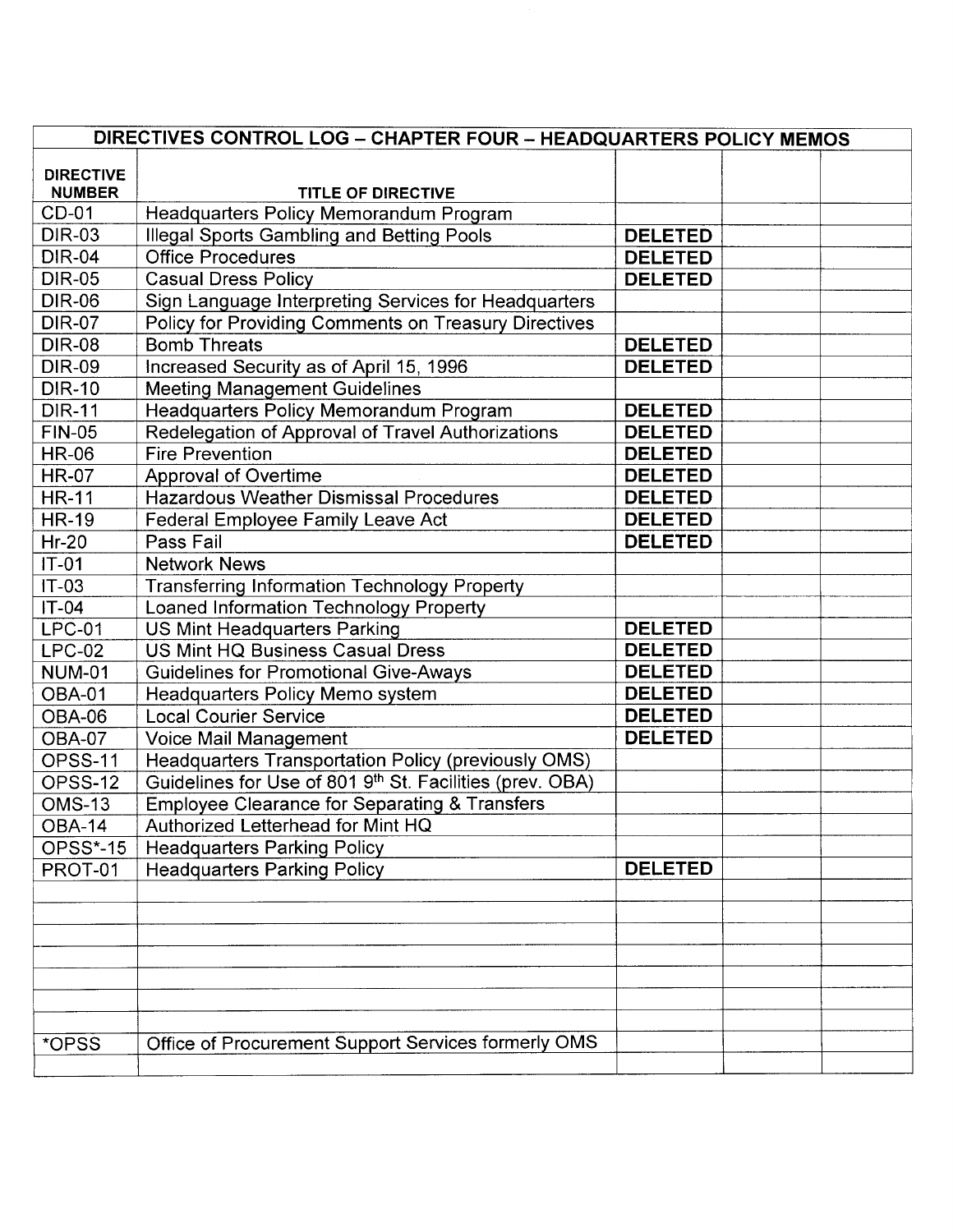|                    | DIRECTIVES CONTROL LOG - CHAPTER FIVE - EEO       |  |  |  |
|--------------------|---------------------------------------------------|--|--|--|
| <b>DIRECTIVE</b>   |                                                   |  |  |  |
| <b>NUMBER</b>      | TITLE OF DIRECTIVE                                |  |  |  |
| MD-1630            | Reasonable Accommodation and Accessibility (5A-1) |  |  |  |
| MD 1614-           | <b>ADR During EEO Process</b>                     |  |  |  |
| 001                |                                                   |  |  |  |
| MD 1614-           | Prevention of Unlawful Harassment                 |  |  |  |
| 002                |                                                   |  |  |  |
| MD 1614-           | <b>Prevention of Sexual Harassment</b>            |  |  |  |
| 003                |                                                   |  |  |  |
| <b>MD 7D-1</b>     | <b>ADR Directive</b>                              |  |  |  |
| EEOCR-<br>001-2016 | Settlement Process and Approval Levels needs file |  |  |  |
|                    |                                                   |  |  |  |
|                    |                                                   |  |  |  |
|                    |                                                   |  |  |  |
|                    |                                                   |  |  |  |
|                    |                                                   |  |  |  |
|                    |                                                   |  |  |  |
|                    |                                                   |  |  |  |
|                    |                                                   |  |  |  |
|                    |                                                   |  |  |  |
|                    |                                                   |  |  |  |
|                    |                                                   |  |  |  |
|                    |                                                   |  |  |  |
|                    |                                                   |  |  |  |
|                    |                                                   |  |  |  |
|                    |                                                   |  |  |  |
|                    |                                                   |  |  |  |
|                    |                                                   |  |  |  |
|                    |                                                   |  |  |  |
|                    |                                                   |  |  |  |
|                    |                                                   |  |  |  |
|                    |                                                   |  |  |  |
|                    |                                                   |  |  |  |
|                    |                                                   |  |  |  |
|                    |                                                   |  |  |  |
|                    |                                                   |  |  |  |
|                    |                                                   |  |  |  |
|                    |                                                   |  |  |  |
|                    |                                                   |  |  |  |
|                    |                                                   |  |  |  |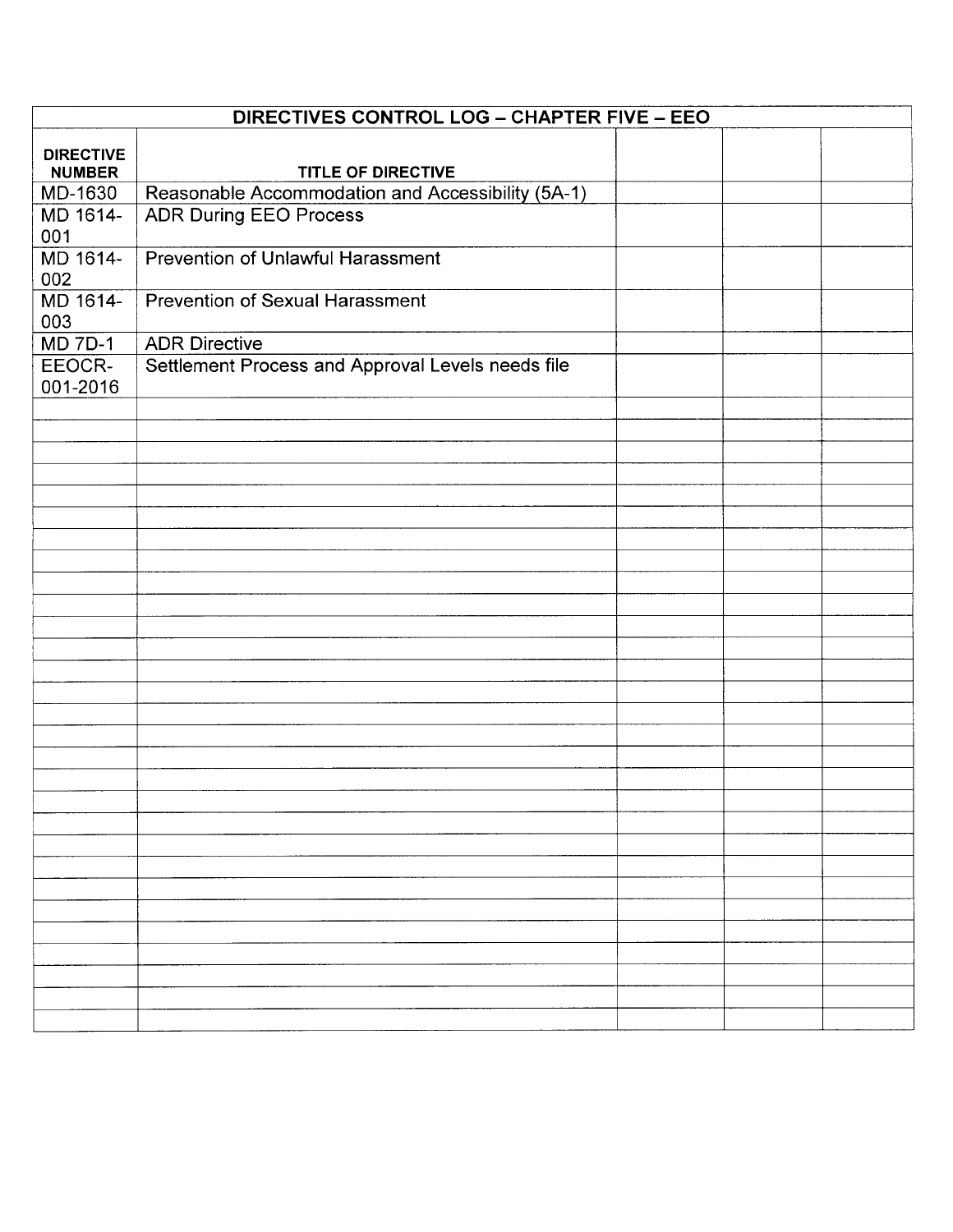|                                   | DIRECTIVES CONTROL LOG - CHAPTER SIX - HUMAN RESOURCES  |  |  |  |
|-----------------------------------|---------------------------------------------------------|--|--|--|
|                                   |                                                         |  |  |  |
| <b>DIRECTIVE</b><br><b>NUMBER</b> | <b>TITLE OF DIRECTIVE</b>                               |  |  |  |
| <b>MD 010.A</b>                   | Alternative Procedures for Obtaining a Salary           |  |  |  |
|                                   | <b>Replacement Check</b>                                |  |  |  |
| MD 551                            | Authorization and Control of Overtime (MD 010.B)        |  |  |  |
| MD 213.B                          | Fellowship Program                                      |  |  |  |
| <b>MDM-27</b>                     | <b>Career Transition Assistance Plan</b>                |  |  |  |
| <b>MDM-18</b>                     | Repromotion Actions to Non-Bargaining Unit Positions    |  |  |  |
| <b>MD 335.B</b>                   | <b>Promotion and Internal Placement</b>                 |  |  |  |
| SUPP.                             | <b>Promotion and Internal Placement</b>                 |  |  |  |
| MD 337.C                          | <b>Competitive Examining/Category Rating</b>            |  |  |  |
| MD 410.C                          | <b>Training Policy</b>                                  |  |  |  |
| <b>MD</b>                         | <b>SES Performance Management</b>                       |  |  |  |
| 430.3A                            |                                                         |  |  |  |
| MD 430.B                          | Performance Management                                  |  |  |  |
| <b>MD</b>                         | <b>SES Staffing Plan</b>                                |  |  |  |
| 430.3B                            |                                                         |  |  |  |
| <b>MD 6A-1</b>                    | Presidential Management Fellowship Program              |  |  |  |
| <b>MD 6A-2</b>                    | Federal Career Intern Program                           |  |  |  |
| <b>MD 6A-3</b>                    | <b>Management Inquiries</b>                             |  |  |  |
| MD 1293                           | Employee Medical Records (6C-01)                        |  |  |  |
| <b>MD 339</b>                     | Medical Examination Program (6C-02)                     |  |  |  |
| <b>MD 630</b>                     | Leave Administration (6C-03)                            |  |  |  |
| <b>MD 610</b>                     | Hours of Duty (6C-04)                                   |  |  |  |
| MD <sub>C</sub> -6                | <b>Relocation Incentive Program</b>                     |  |  |  |
| <b>MD 6C-7</b>                    | <b>Retention Incentive Program</b>                      |  |  |  |
| <b>MD 6C-8</b>                    | <b>Recruitment Incentive Program</b>                    |  |  |  |
| <b>MD 6C-9</b>                    | <b>Superior Qualities and Special Needs Pay Setting</b> |  |  |  |
| <b>MD 6C-10</b>                   | <b>Health Services Program</b>                          |  |  |  |
| <b>MD 630A</b>                    | Voluntary Leave Transfer Program                        |  |  |  |
| <b>HR-20</b>                      | Implementation of Pass/Fail Appraisal System            |  |  |  |
| <b>MDM-28</b>                     | <b>Incentive Awards Delegation</b>                      |  |  |  |
| <b>MDM-31</b>                     | Gold Box Award Program                                  |  |  |  |
| <b>MD 451.A</b>                   | Incentive Awards Program                                |  |  |  |
| <b>MDM-29</b>                     | The Director's EEO Trophy Award                         |  |  |  |
| $MDM-21$                          | Incentive Awards Program                                |  |  |  |
| <b>MDM-40</b>                     | Cash Award Regs and Standards                           |  |  |  |
| <b>MD 451.B</b>                   | <b>Rittenhouse Medallion Award</b>                      |  |  |  |
| <b>MD 771.A</b>                   | Administrative Grievance System                         |  |  |  |
| *MD                               | <b>Worker's Compensation Program</b>                    |  |  |  |
| 810.A                             |                                                         |  |  |  |
|                                   | Being replaced with handbook and policy memo.           |  |  |  |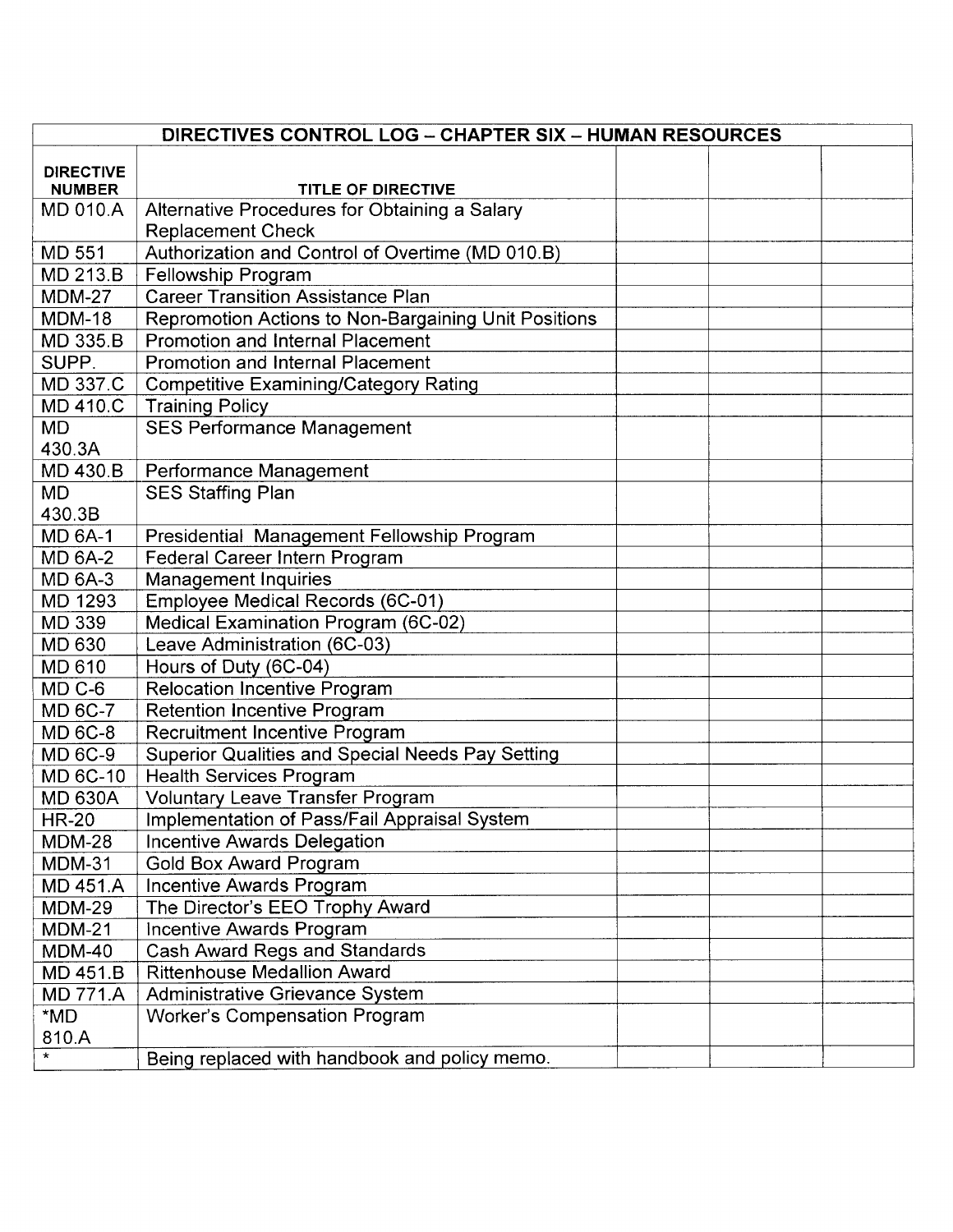|                                   | DIRECTIVES CONTROL LOG - CHAPTER SEVEN - ADMINISTRATIVE PROGRAMS |  |  |  |
|-----------------------------------|------------------------------------------------------------------|--|--|--|
| <b>DIRECTIVE</b><br><b>NUMBER</b> | <b>TITLE OF DIRECTIVE</b>                                        |  |  |  |
| <b>MD 7A-1</b>                    | <b>Gifts and Bequests</b>                                        |  |  |  |
| <b>MD 7B-1</b>                    | Vital Records Program                                            |  |  |  |
| <b>MD 7B-3</b>                    | <b>Records Management Program</b>                                |  |  |  |
| <b>MD 7B-4</b>                    | Removal of Personal Papers, Nonrecords and Official              |  |  |  |
|                                   | Records by US Mint Officials                                     |  |  |  |
| <b>MD 7B-5</b>                    | <b>Reports Management Program</b>                                |  |  |  |
| <b>MD 7B-6</b>                    | Forms Management Program                                         |  |  |  |
| <b>MD 7B-7</b>                    | Implementation of Freedom of Information Act                     |  |  |  |
| MD7B-8                            | Implementation of the Privacy Act                                |  |  |  |
| <b>MD 7C-1</b>                    | <b>Transportation of Mint Property</b>                           |  |  |  |
| <b>MD 7C-2</b>                    | <b>Personal Property Management</b>                              |  |  |  |
| <b>MDM-25</b>                     | <b>Sensitive Property</b>                                        |  |  |  |
| <b>MD 7C-6</b>                    | <b>Control of Long Distance Telephone Calling Cards</b>          |  |  |  |
| MDM-03                            | Designated Smoking Areas at Headquarters Facilities              |  |  |  |
| <b>MD 7C-10</b>                   | Mail Management Program                                          |  |  |  |
| <b>MD 7C-11</b>                   | <b>Public Transportation Incentive Program</b>                   |  |  |  |
| <b>MD 7C-12</b>                   | Computer and Educationally Useful Equip. Donation                |  |  |  |
| <b>MDM-36</b>                     | <b>Approval of Computer Donations</b>                            |  |  |  |
| <b>MDM-37</b>                     | <b>Donation of Computer Software</b>                             |  |  |  |
| <b>MD 7D-1</b>                    | Alternative Dispute Resolution (moved to Chp 5 EEO)              |  |  |  |
| <b>MD 7D-2</b>                    | <b>Ombuds Program (CANCELLED)</b>                                |  |  |  |
|                                   |                                                                  |  |  |  |
|                                   |                                                                  |  |  |  |
|                                   |                                                                  |  |  |  |
|                                   |                                                                  |  |  |  |
|                                   |                                                                  |  |  |  |
|                                   |                                                                  |  |  |  |
|                                   |                                                                  |  |  |  |
|                                   |                                                                  |  |  |  |
|                                   |                                                                  |  |  |  |
|                                   |                                                                  |  |  |  |
|                                   |                                                                  |  |  |  |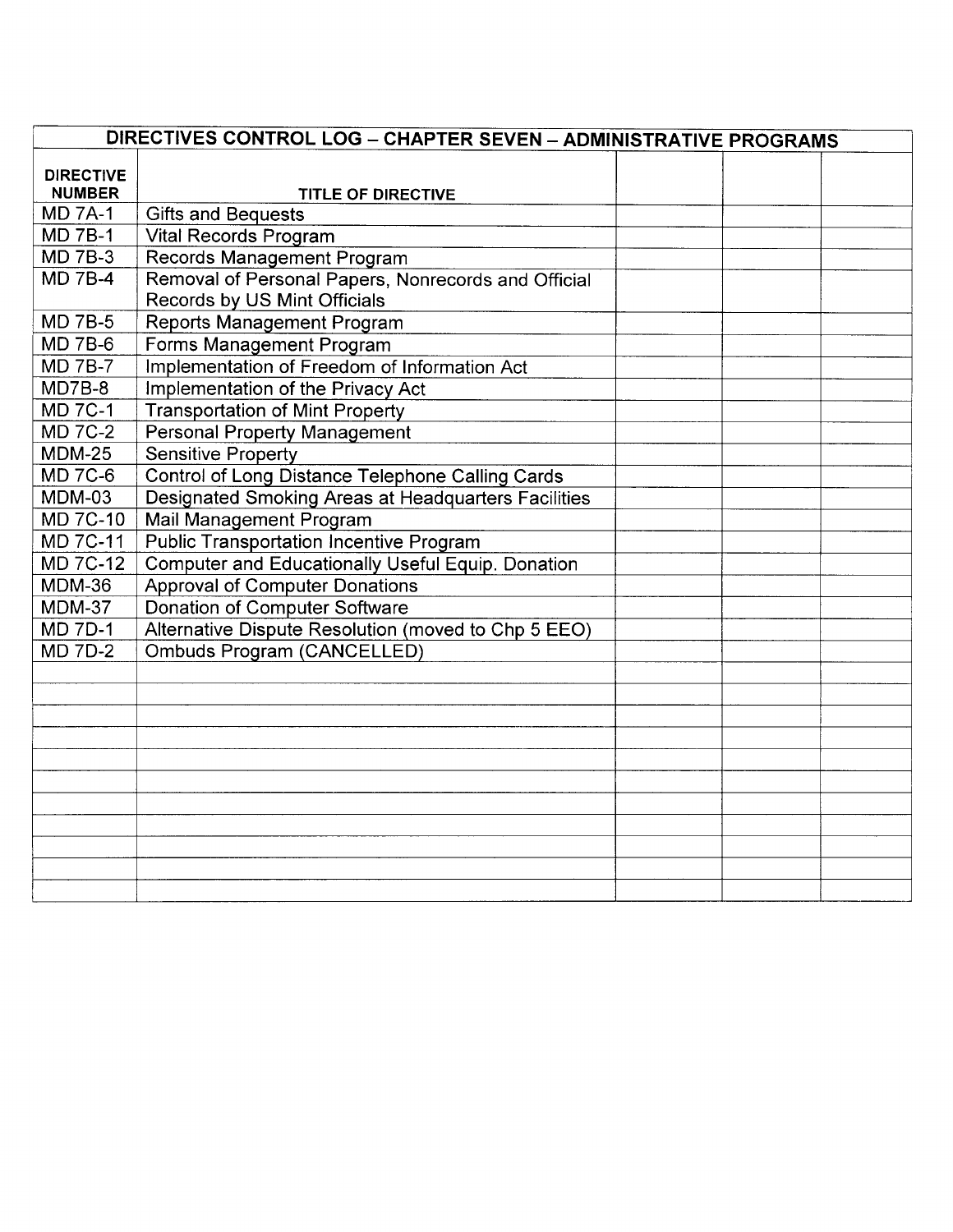|                  | DIRECTIVES CONTROL LOG - CHAPTER EIGHT - FINANCE   |                |  |  |
|------------------|----------------------------------------------------|----------------|--|--|
| <b>DIRECTIVE</b> |                                                    |                |  |  |
| <b>NUMBER</b>    | <b>TITLE OF DIRECTIVE</b>                          |                |  |  |
| <b>MD 8A-1</b>   | <b>Implementation of Prompt Payment Act</b>        | <b>DELETED</b> |  |  |
| <b>MD 8A-2</b>   | <b>Receipts and Deposits</b>                       |                |  |  |
| <b>MD 8A-3</b>   | <b>Temporary Transfer of Mint Assets</b>           |                |  |  |
| <b>MDM-14</b>    | Use of the Shipping/Receiving Report (MF3034) for  | <b>DELETED</b> |  |  |
|                  | Inter-Mint Transfers of Bullion/Coinage Metal Fund |                |  |  |
|                  | <b>Assets</b>                                      |                |  |  |
| $MD 8A-4$        | <b>Heritage Assets</b>                             | hold           |  |  |
| <b>MD 8A-5</b>   | <b>Imprest Fund</b>                                | <b>DELETED</b> |  |  |
|                  |                                                    |                |  |  |
| <b>MD 8A-6</b>   | Procedures for Transferring Assets Between         | <b>DELETED</b> |  |  |
|                  | Accountable Officer of Mint Installations          |                |  |  |
| <b>MD 8A-7</b>   | Debt Collection (Doc name not in sys)              |                |  |  |
| <b>MD 8A-8</b>   | <b>Monetary Advances</b>                           | <b>DELETED</b> |  |  |
| <b>MD 8D-1</b>   | <b>Metal Accounts</b>                              | <b>DELETED</b> |  |  |
| <b>MD 8H-1</b>   | <b>Annual Settlement Instructions</b>              | <b>DELETED</b> |  |  |
| <b>MD 8H-2</b>   | Sealing Regulations: Official Joint Seals and      | <b>DELETED</b> |  |  |
|                  | <b>Settlement Seals</b>                            |                |  |  |
| <b>MD 8H-1</b>   | Verification of Deep Storage Assets                |                |  |  |
|                  | (revision of 8H-1)                                 |                |  |  |
|                  |                                                    |                |  |  |
|                  |                                                    |                |  |  |
|                  |                                                    |                |  |  |
|                  |                                                    |                |  |  |
|                  |                                                    |                |  |  |
|                  |                                                    |                |  |  |
|                  |                                                    |                |  |  |
|                  |                                                    |                |  |  |
|                  |                                                    |                |  |  |
|                  |                                                    |                |  |  |
|                  |                                                    |                |  |  |
|                  |                                                    |                |  |  |
|                  |                                                    |                |  |  |
|                  |                                                    |                |  |  |
|                  |                                                    |                |  |  |
|                  |                                                    |                |  |  |
|                  |                                                    |                |  |  |
|                  |                                                    |                |  |  |
|                  |                                                    |                |  |  |
|                  |                                                    |                |  |  |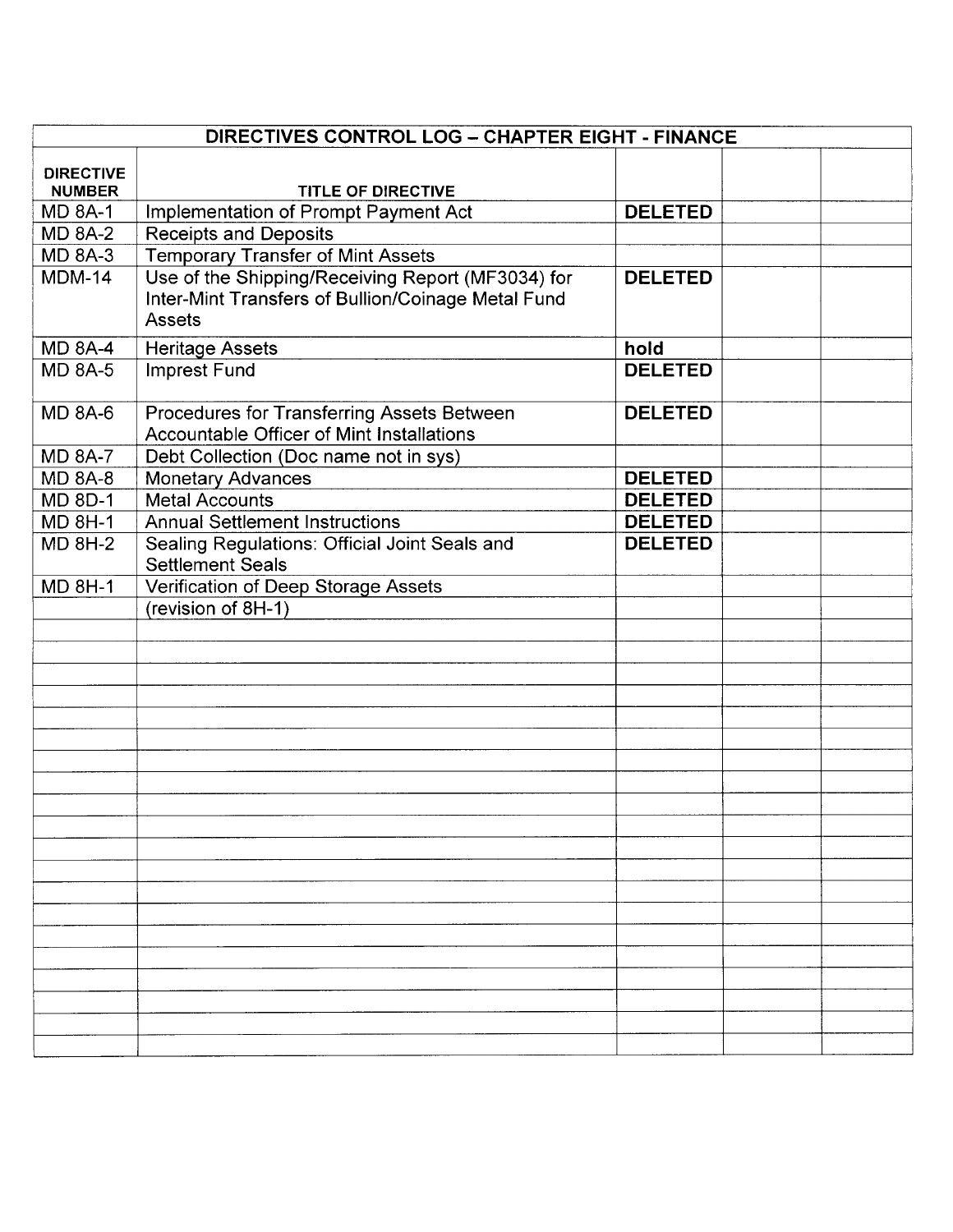|                                   | DIRECTIVES CONTROL LOG - CHAPTER NINE - INFORMATION TECHNOLOGY |                |  |
|-----------------------------------|----------------------------------------------------------------|----------------|--|
| <b>DIRECTIVE</b><br><b>NUMBER</b> | <b>TITLE OF DIRECTIVE</b>                                      |                |  |
| <b>MD 9C-1</b>                    | Electronic Mail and Internet Usage Policy                      | <b>DELETED</b> |  |
| <b>MD 9C-2</b>                    | Mint Computer Use Policy                                       |                |  |
| <b>MD 9C-3</b>                    | <b>Information Systems Access Policy</b>                       | <b>DELETED</b> |  |
| <b>MD 9C-4</b>                    | <b>Firewall Policy</b>                                         | <b>DELETED</b> |  |
| <b>MD 9C-5</b>                    | Incident Response and Reporting Policy                         | <b>DELETED</b> |  |
| <b>MD 9C-6</b>                    | <b>Electronic Information and Data Sensitivity Policy</b>      | <b>DELETED</b> |  |
| <b>MD 9C-7</b>                    | <b>Information Security General Policy</b>                     |                |  |
| <b>MD 9C-8</b>                    | <b>Critical Infrastructure Protection (CIP)</b>                | <b>DELETED</b> |  |
| <b>MD 9C-9</b>                    | <b>INFOSEC Awareness and Training Policy</b>                   | <b>DELETED</b> |  |
| <b>MD 9C-10</b>                   | <b>System Security Review and Assistance Program</b>           | <b>DELETED</b> |  |
| <b>MD 9C-13</b>                   | <b>Certification and Accreditation Policy</b>                  | <b>DELETED</b> |  |
|                                   |                                                                |                |  |
|                                   |                                                                |                |  |
|                                   |                                                                |                |  |
|                                   |                                                                |                |  |
|                                   |                                                                |                |  |
|                                   |                                                                |                |  |
|                                   |                                                                |                |  |
|                                   |                                                                |                |  |
|                                   |                                                                |                |  |
|                                   |                                                                |                |  |
|                                   |                                                                |                |  |
|                                   |                                                                |                |  |
|                                   |                                                                |                |  |
|                                   |                                                                |                |  |
|                                   |                                                                |                |  |
|                                   |                                                                |                |  |
|                                   |                                                                |                |  |
|                                   |                                                                |                |  |
|                                   |                                                                |                |  |
|                                   |                                                                |                |  |
|                                   |                                                                |                |  |
|                                   |                                                                |                |  |

 $\mathcal{L}^{\text{max}}_{\text{max}}$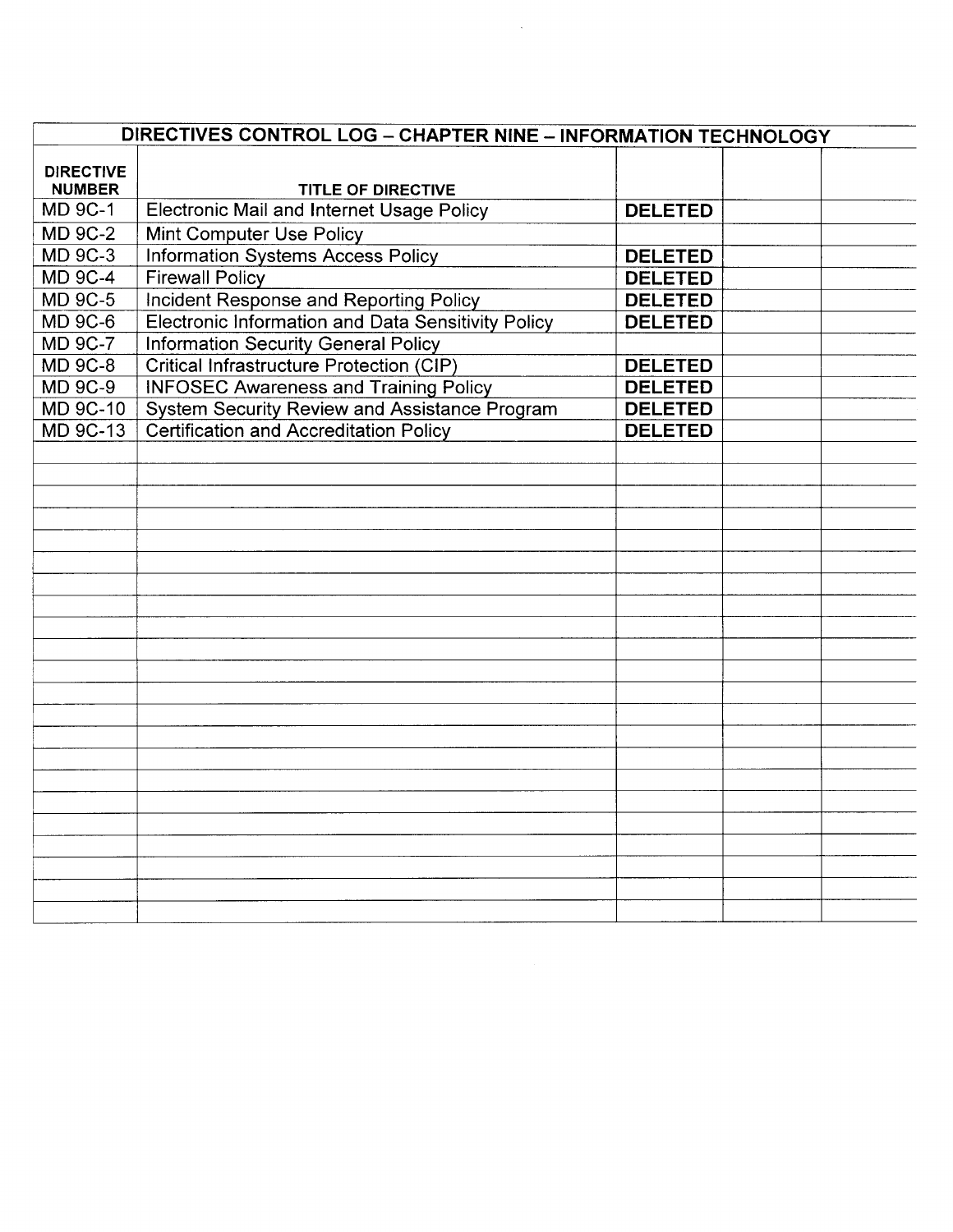|                                   | DIRECTIVES CONTROL LOG - CHAPTER TEN - PROTECTION                               |                |  |  |
|-----------------------------------|---------------------------------------------------------------------------------|----------------|--|--|
|                                   |                                                                                 |                |  |  |
| <b>DIRECTIVE</b><br><b>NUMBER</b> | <b>TITLE OF DIRECTIVE</b>                                                       |                |  |  |
|                                   |                                                                                 |                |  |  |
| MD 10A-2                          | <b>Security Programs and Responsibilities</b>                                   | <b>DELETED</b> |  |  |
| <b>MD 10A-3</b>                   | Serious Crimes, Incident, and Security Reporting                                |                |  |  |
|                                   | Channels                                                                        |                |  |  |
| MD 10A-4                          | Management of Security Equipment and Services                                   | <b>DELETED</b> |  |  |
| <b>MD 10A-5</b>                   | Detecting, Reporting and Controlling Fires and Other<br><b>Facility Hazards</b> | <b>DELETED</b> |  |  |
| <b>MD 10A-6</b>                   | Formal Administrative Investigations                                            | <b>DELETED</b> |  |  |
| <b>MD 10A-7</b>                   | Flying the Flag at Mint Facilities                                              |                |  |  |
| <b>MD 10A-9</b>                   | Prohibition on Use of Handheld Devices                                          |                |  |  |
| <b>MD 10A-8</b>                   | Security Equipment Installation and Construction Stnd.                          |                |  |  |
| <b>MD 10B-1</b>                   | Personnel Security Clearances for Mint Police Force                             |                |  |  |
| <b>MD 10B-2</b>                   | Personnel Security Clearances for Mint Employees                                | <b>DELETED</b> |  |  |
| MD 10B-3                          | <b>Employee Identification System</b>                                           | <b>DELETED</b> |  |  |
| MD 10D-1                          | Police Authority, Powers and Jurisdiction                                       |                |  |  |
| <b>MD 10D-2</b>                   | <b>Police Citizen Controls</b>                                                  |                |  |  |
| MD 10D-2                          | Flying the Flag at Mint Facilities                                              | <b>DELETED</b> |  |  |
| MD 10D-3                          | Crime Investigation                                                             |                |  |  |
| MD 10D-4                          | <b>Arrest Procedures</b>                                                        |                |  |  |
| <b>MD 10D-5</b>                   | Vault and Secure Area Construction and Installation<br><b>Standards</b>         | <b>DELETED</b> |  |  |
| MD 10D-5                          | Police Intelligence                                                             |                |  |  |
| <b>MD 10D-6</b>                   | Weapons and Use of Force                                                        |                |  |  |
| MD10-D-<br>6A                     | Weapons and Use of Force Attachments A-E                                        |                |  |  |
| <b>MD 10D-7</b>                   | <b>Physical Evidence Accountability and Control</b>                             |                |  |  |
| <b>MD 10D-8</b>                   | <b>Security Key Control</b>                                                     | <b>DELETED</b> |  |  |
| <b>MD 10D-8</b>                   | <b>Vehicular Pursuit</b>                                                        |                |  |  |
| MD 10D-9                          | <b>Mint Police Training</b>                                                     |                |  |  |
| <b>MD10D10</b>                    | Found Property Accountability and Control                                       |                |  |  |
| MD10D11                           | <b>Police Activity Log</b>                                                      |                |  |  |
| MD10D12                           | <b>Perimeter Protection Standards</b>                                           | <b>DELETED</b> |  |  |
| MD10D12                           | <b>Victim Witness Assistance</b>                                                |                |  |  |
| MD10D13                           | <b>Protective Lighting</b>                                                      | <b>DELETED</b> |  |  |
| MD10D13                           | <b>Body Armor</b>                                                               |                |  |  |
| MD10D14                           | Vault and Safe Security Procedures                                              | <b>DELETED</b> |  |  |
| MD10D14                           | Line of Duty Death                                                              |                |  |  |
| MD10D15                           | <b>Temporary Light Duty</b>                                                     |                |  |  |
| MD10D15                           | <b>Executive Credentials</b>                                                    | <b>DELETED</b> |  |  |
| <b>MD10D16</b>                    | Protection and Control of Government Funds                                      | <b>DELETED</b> |  |  |

 $\label{eq:2.1} \frac{1}{\sqrt{2}}\int_{\mathbb{R}^3}\frac{1}{\sqrt{2}}\left(\frac{1}{\sqrt{2}}\right)^2\frac{1}{\sqrt{2}}\left(\frac{1}{\sqrt{2}}\right)^2\frac{1}{\sqrt{2}}\left(\frac{1}{\sqrt{2}}\right)^2\frac{1}{\sqrt{2}}\left(\frac{1}{\sqrt{2}}\right)^2\frac{1}{\sqrt{2}}\left(\frac{1}{\sqrt{2}}\right)^2\frac{1}{\sqrt{2}}\frac{1}{\sqrt{2}}\frac{1}{\sqrt{2}}\frac{1}{\sqrt{2}}\frac{1}{\sqrt{2}}\frac{1}{\sqrt{2}}$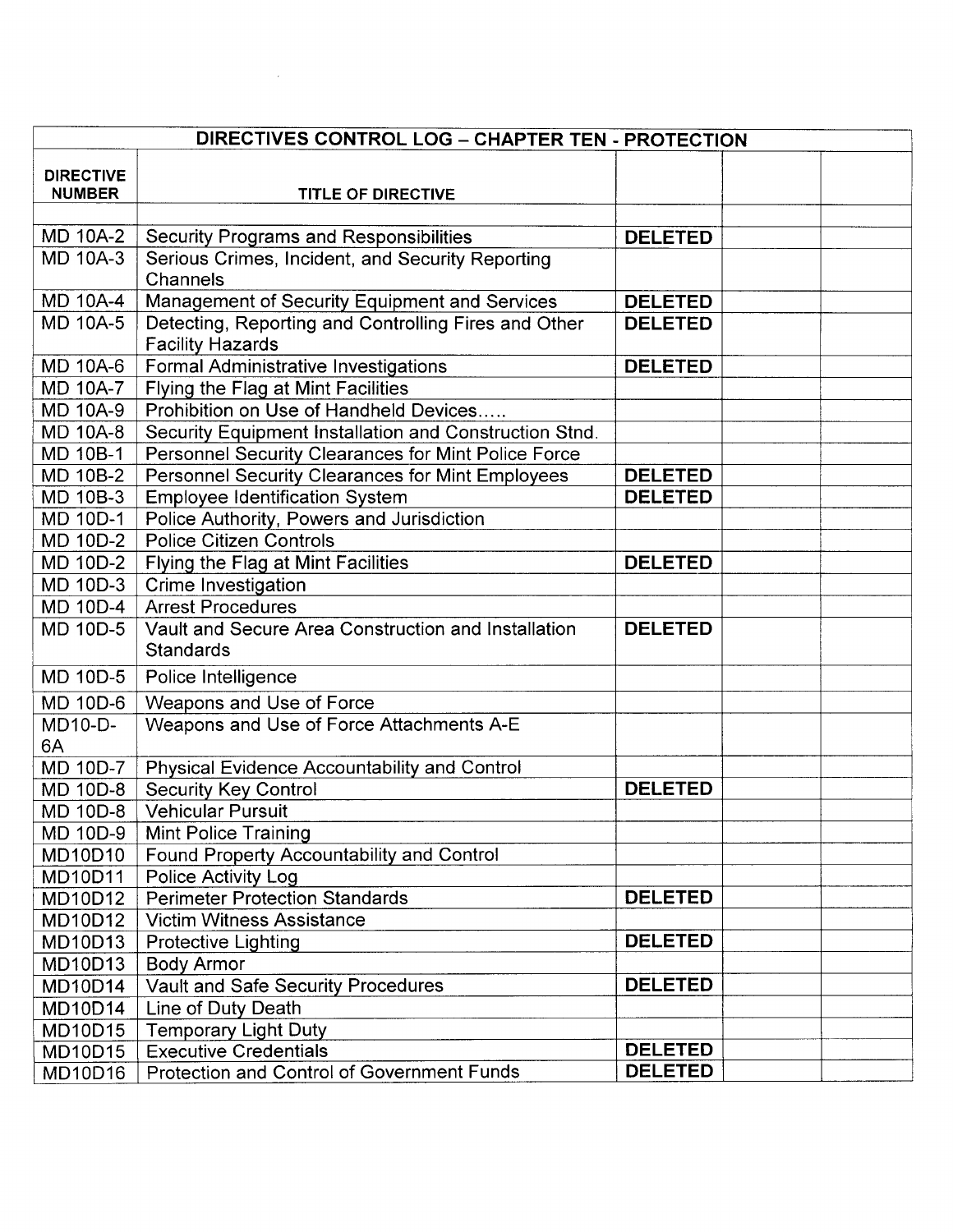| <b>MD10D16</b> | Prevention of Bloodborne Disease                  |  |  |
|----------------|---------------------------------------------------|--|--|
| <b>MD10D17</b> | Police Tour of duty                               |  |  |
| <b>MD10D18</b> | Mint Police Dress and Uniform                     |  |  |
| MD10D19        | <b>Complaint Review Excessive Force Crime Act</b> |  |  |
| MD10D20        | <b>Administrative Matters</b>                     |  |  |
| MD10D21        | Response to Demont/Civil Disturbance              |  |  |
| MD10D22        | <b>Hostage and Barricade Situations</b>           |  |  |
| MD10D23        | Motor Vehicle Stops, Search, Inventory            |  |  |
| <b>MD10D24</b> | <b>Citizen Compliant Policy</b>                   |  |  |
| <b>MD10D25</b> | Credentials for Retired Police Officers           |  |  |
| MD10D26        | <b>Police Creds</b>                               |  |  |
| MD10D27        | Off-Duty Incident Criteria                        |  |  |
| MD10D29        | Inspection Program (Now SEC-001-2016)             |  |  |
| MD10D31        | <b>Vault Access</b>                               |  |  |
| MD10D33        | <b>Entry/Exit Procedures</b>                      |  |  |
| <b>MD10D34</b> | <b>Transfer Request</b>                           |  |  |
| MD10D36        | Communications                                    |  |  |
| <b>MD10D37</b> | <b>Supervisory Law Enforcement</b>                |  |  |
| MD10D39        | <b>Missing Person</b>                             |  |  |
| <b>MD10D38</b> | <b>Missing Children</b>                           |  |  |
| MD10D40        | Forms Management                                  |  |  |
| <b>MD10D41</b> | <b>Bias Based Profiling</b>                       |  |  |
| <b>MD10D42</b> | <b>Written Directives</b>                         |  |  |
| MD10D43        | <b>Search and Seizure</b>                         |  |  |
| <b>MD10D44</b> | <b>Command and Control</b>                        |  |  |
| <b>MD10D45</b> | Maintenance and Ops of Police Vehicles            |  |  |
| <b>MD10D46</b> | <b>Juvenile Operations</b>                        |  |  |
| <b>MD10D47</b> | Not used                                          |  |  |
| <b>MD10D48</b> | Interactions with Individuals w/Mental Illness    |  |  |
| <b>MD10D49</b> | <b>Personnel Early Warning System</b>             |  |  |
| <b>MD10D50</b> | Inspections                                       |  |  |
| MD10D51        | <b>Legal Process</b>                              |  |  |
| <b>MD10D52</b> | <b>Public Information and Media Relations</b>     |  |  |
| MD10D53        | Handling Special Events and Dignitary Protection  |  |  |
| <b>MD10D54</b> | <b>Traffic Collisions and Traffic Control</b>     |  |  |
| <b>MD10D55</b> | <b>Organization Structure and Staffing</b>        |  |  |
| MD10D56        | <b>Property Management</b>                        |  |  |
| MD10D57        | <b>Evidence Processing</b>                        |  |  |
| <b>MD10D58</b> | Admin Reporting                                   |  |  |
| MD10D58A       | <b>Admin Reports Schedule</b>                     |  |  |
| <b>MD10F-1</b> | Mint Emergency Preparedness Program               |  |  |
| <b>MD10F2</b>  | <b>US Mint Emergency Notification</b>             |  |  |
| MD10F2A        | Mint Emergency Notification SOP                   |  |  |
| MD10F2B        | Checklist Activation of the ENS System            |  |  |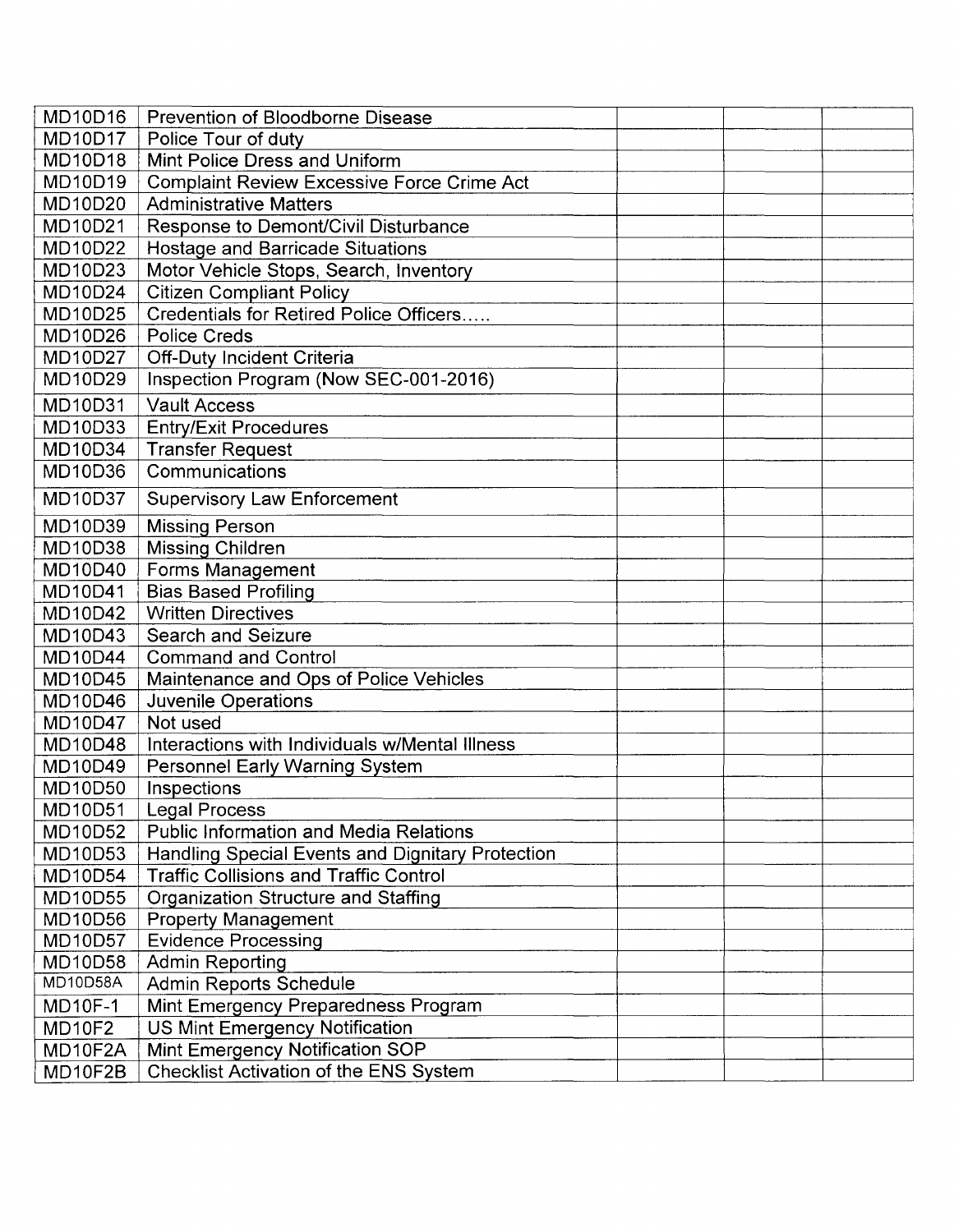| <b>DIRECTIVES CONTROL LOG - CHAPTER ELEVEN - SAFETY, HEALTH, ENERGY</b> |                                                                         |                |  |  |
|-------------------------------------------------------------------------|-------------------------------------------------------------------------|----------------|--|--|
|                                                                         |                                                                         |                |  |  |
| <b>DIRECTIVE</b><br><b>NUMBER</b>                                       |                                                                         |                |  |  |
| <b>MD 11A-1</b>                                                         | <b>TITLE OF DIRECTIVE</b><br>Occupational Safety and Health Manual      | <b>DELETED</b> |  |  |
| <b>MD 11A-2</b>                                                         | Nurses Uniforms                                                         | <b>DELETED</b> |  |  |
| <b>MD 11A-3</b>                                                         | <b>US Mint Environment Quality Program</b>                              | <b>DELETED</b> |  |  |
| <b>MD 11A-4</b>                                                         |                                                                         |                |  |  |
| MD 11A-5                                                                | US Mint Safety and Health Programs<br>US Mint Energy Management Program |                |  |  |
| <b>MD 26</b>                                                            | Drug Free Workplace Program (previously MD 11A-7)                       |                |  |  |
| <b>MD 11A-8</b>                                                         | <b>Sustainability Program</b>                                           |                |  |  |
|                                                                         |                                                                         |                |  |  |
|                                                                         |                                                                         |                |  |  |
|                                                                         |                                                                         |                |  |  |
|                                                                         |                                                                         |                |  |  |
|                                                                         |                                                                         |                |  |  |
|                                                                         |                                                                         |                |  |  |
|                                                                         |                                                                         |                |  |  |
|                                                                         |                                                                         |                |  |  |
|                                                                         |                                                                         |                |  |  |
|                                                                         |                                                                         |                |  |  |
|                                                                         |                                                                         |                |  |  |
|                                                                         |                                                                         |                |  |  |
|                                                                         |                                                                         |                |  |  |
|                                                                         |                                                                         |                |  |  |
|                                                                         |                                                                         |                |  |  |
|                                                                         |                                                                         |                |  |  |
|                                                                         |                                                                         |                |  |  |
|                                                                         |                                                                         |                |  |  |
|                                                                         |                                                                         |                |  |  |
|                                                                         |                                                                         |                |  |  |
|                                                                         |                                                                         |                |  |  |
|                                                                         |                                                                         |                |  |  |
|                                                                         |                                                                         |                |  |  |
|                                                                         |                                                                         |                |  |  |
|                                                                         |                                                                         |                |  |  |
|                                                                         |                                                                         |                |  |  |
|                                                                         |                                                                         |                |  |  |
|                                                                         |                                                                         |                |  |  |
|                                                                         |                                                                         |                |  |  |
|                                                                         |                                                                         |                |  |  |
|                                                                         |                                                                         |                |  |  |
|                                                                         |                                                                         |                |  |  |
|                                                                         |                                                                         |                |  |  |
|                                                                         |                                                                         |                |  |  |
|                                                                         |                                                                         |                |  |  |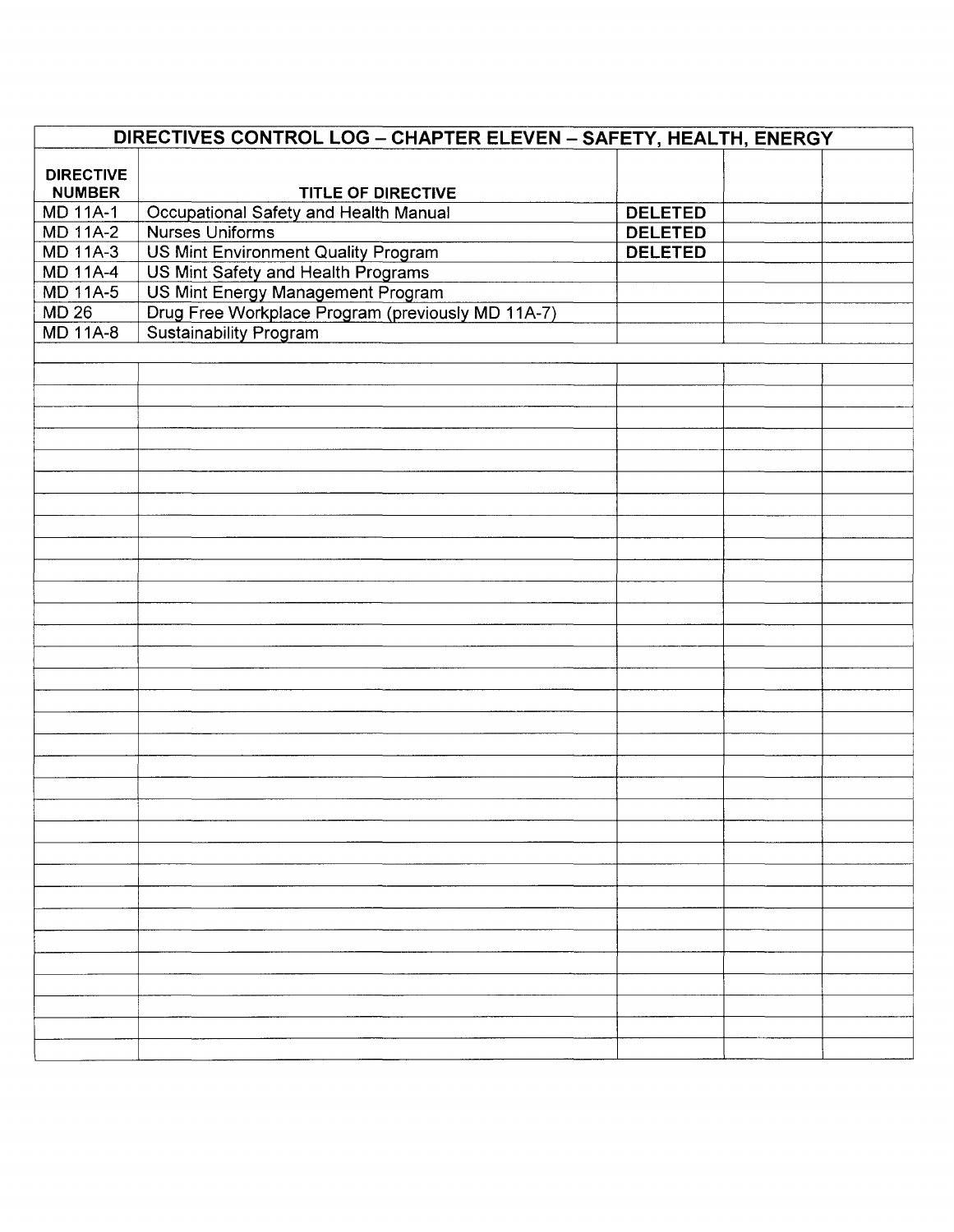| DIRECTIVES CONTROL LOG - CHAPTER THIRTEEN - PUBLIC SERVICES |                                                                 |            |  |  |
|-------------------------------------------------------------|-----------------------------------------------------------------|------------|--|--|
| <b>DIRECTIVE</b><br><b>NUMBER</b>                           | TITLE OF DIRECTIVE                                              | $\epsilon$ |  |  |
| FAP-001-<br>2016                                            | Transfer of Coins to the Smithsonian Institution<br>$(MD13B-5)$ |            |  |  |
|                                                             |                                                                 |            |  |  |
|                                                             |                                                                 |            |  |  |
|                                                             |                                                                 |            |  |  |
|                                                             |                                                                 |            |  |  |
|                                                             |                                                                 |            |  |  |
|                                                             |                                                                 |            |  |  |
|                                                             |                                                                 |            |  |  |
|                                                             |                                                                 |            |  |  |
|                                                             |                                                                 |            |  |  |
|                                                             |                                                                 |            |  |  |
|                                                             |                                                                 |            |  |  |
|                                                             |                                                                 |            |  |  |
|                                                             |                                                                 |            |  |  |
|                                                             |                                                                 |            |  |  |
|                                                             |                                                                 |            |  |  |
|                                                             |                                                                 |            |  |  |
|                                                             |                                                                 |            |  |  |
|                                                             |                                                                 |            |  |  |
|                                                             |                                                                 |            |  |  |
|                                                             |                                                                 |            |  |  |
|                                                             |                                                                 |            |  |  |
|                                                             |                                                                 |            |  |  |
|                                                             |                                                                 |            |  |  |
|                                                             |                                                                 |            |  |  |
|                                                             |                                                                 |            |  |  |
|                                                             |                                                                 |            |  |  |
|                                                             |                                                                 |            |  |  |
|                                                             |                                                                 |            |  |  |
|                                                             |                                                                 |            |  |  |
|                                                             |                                                                 |            |  |  |
|                                                             |                                                                 |            |  |  |
|                                                             |                                                                 |            |  |  |
|                                                             |                                                                 |            |  |  |
|                                                             |                                                                 |            |  |  |
|                                                             |                                                                 |            |  |  |
|                                                             |                                                                 |            |  |  |
|                                                             |                                                                 |            |  |  |
|                                                             |                                                                 |            |  |  |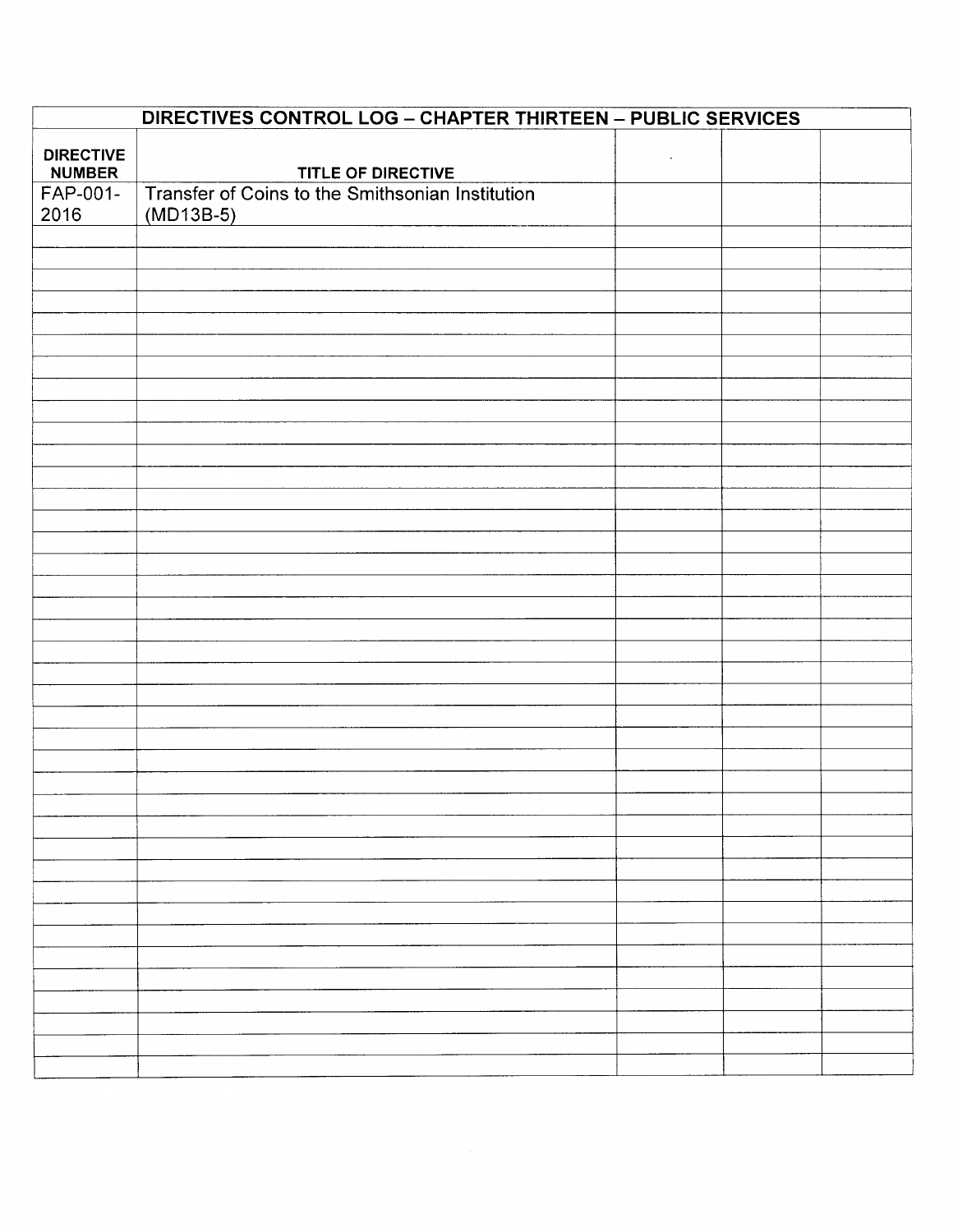| <b>DIRECTIVES CONTROL LOG - CHAPTER FIFTEEN - BULLION</b> |                                                                                                                                                       |                |  |  |
|-----------------------------------------------------------|-------------------------------------------------------------------------------------------------------------------------------------------------------|----------------|--|--|
| <b>DIRECTIVE</b>                                          |                                                                                                                                                       |                |  |  |
| <b>NUMBER</b>                                             | TITLE OF DIRECTIVE                                                                                                                                    |                |  |  |
| MD 15B-1                                                  |                                                                                                                                                       | <b>DELETED</b> |  |  |
|                                                           |                                                                                                                                                       |                |  |  |
| <b>MD 15B-1</b>                                           | Inter-Mint Shipments of Bullion, Coinage Material,<br>Coinage Products and Coinage By-Products<br>Bullion: Deposit, Sale, Assay, Processing, Shipment |                |  |  |
|                                                           |                                                                                                                                                       |                |  |  |
|                                                           |                                                                                                                                                       |                |  |  |
|                                                           |                                                                                                                                                       |                |  |  |
|                                                           |                                                                                                                                                       |                |  |  |
|                                                           |                                                                                                                                                       |                |  |  |
|                                                           |                                                                                                                                                       |                |  |  |
|                                                           |                                                                                                                                                       |                |  |  |
|                                                           |                                                                                                                                                       |                |  |  |
|                                                           |                                                                                                                                                       |                |  |  |
|                                                           |                                                                                                                                                       |                |  |  |
|                                                           |                                                                                                                                                       |                |  |  |
|                                                           |                                                                                                                                                       |                |  |  |
|                                                           |                                                                                                                                                       |                |  |  |
|                                                           |                                                                                                                                                       |                |  |  |
|                                                           |                                                                                                                                                       |                |  |  |
|                                                           |                                                                                                                                                       |                |  |  |
|                                                           |                                                                                                                                                       |                |  |  |
|                                                           |                                                                                                                                                       |                |  |  |
|                                                           |                                                                                                                                                       |                |  |  |
|                                                           |                                                                                                                                                       |                |  |  |
|                                                           |                                                                                                                                                       |                |  |  |
|                                                           |                                                                                                                                                       |                |  |  |
|                                                           |                                                                                                                                                       |                |  |  |
|                                                           |                                                                                                                                                       |                |  |  |
|                                                           |                                                                                                                                                       |                |  |  |
|                                                           |                                                                                                                                                       |                |  |  |
|                                                           |                                                                                                                                                       |                |  |  |
|                                                           |                                                                                                                                                       |                |  |  |
|                                                           |                                                                                                                                                       |                |  |  |
|                                                           |                                                                                                                                                       |                |  |  |
|                                                           |                                                                                                                                                       |                |  |  |
|                                                           |                                                                                                                                                       |                |  |  |
|                                                           |                                                                                                                                                       |                |  |  |
|                                                           |                                                                                                                                                       |                |  |  |
|                                                           |                                                                                                                                                       |                |  |  |
|                                                           |                                                                                                                                                       |                |  |  |
|                                                           |                                                                                                                                                       |                |  |  |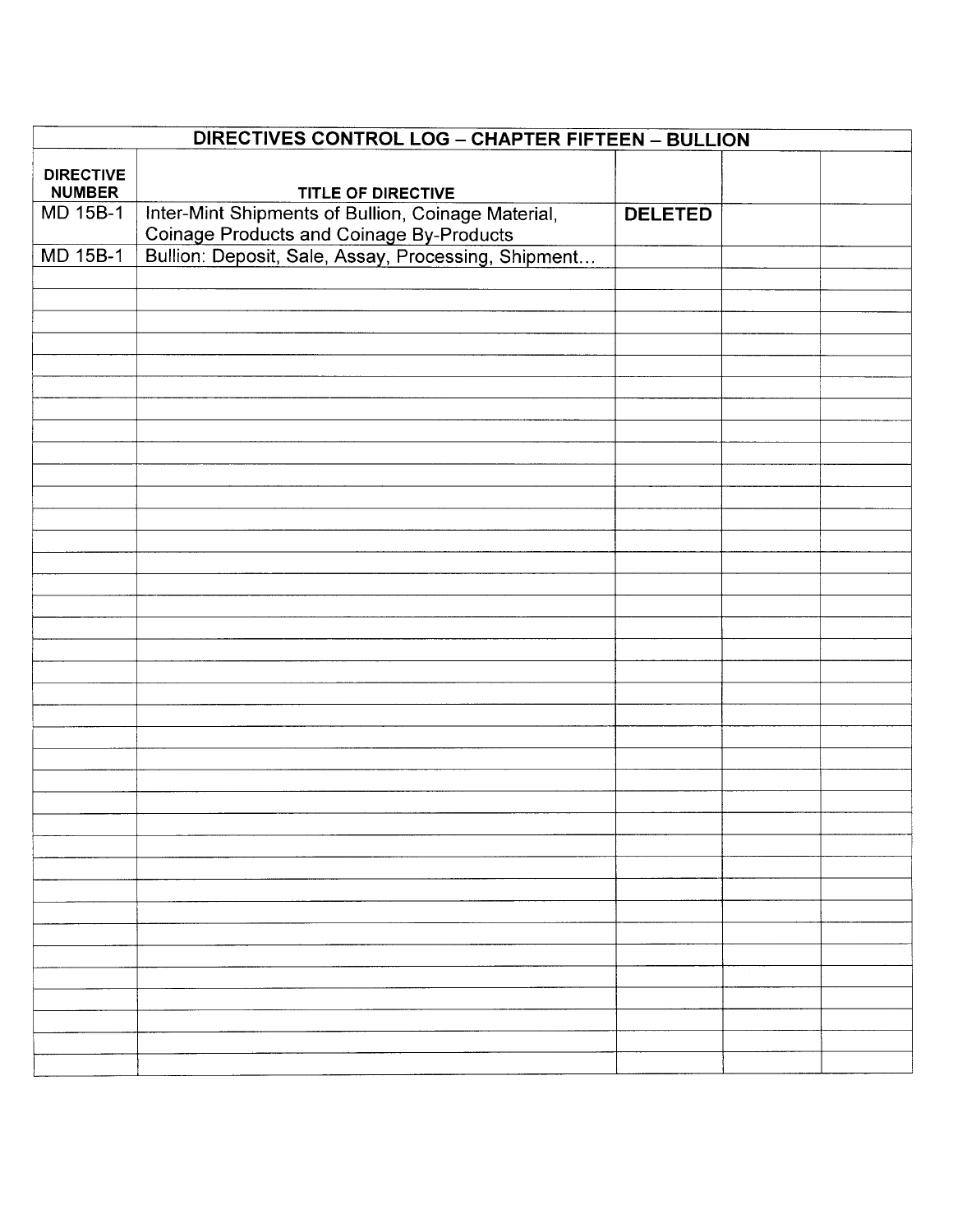| DIRECTIVES CONTROL LOG - CHAPTER SIXTEEN - MANUFACTURE OF COINS |                                                    |                |  |  |
|-----------------------------------------------------------------|----------------------------------------------------|----------------|--|--|
|                                                                 |                                                    |                |  |  |
| <b>DIRECTIVE</b><br><b>NUMBER</b>                               | <b>TITLE OF DIRECTIVE</b>                          |                |  |  |
| <b>MD 16A-1</b>                                                 | Procurement, Receipt and Payment of Purchased Non- | <b>DELETED</b> |  |  |
|                                                                 | Precious Metal Strip and Blanks                    |                |  |  |
| <b>MDM-33</b>                                                   | Procurement of Non-Precious Metal Strip and Blanks | <b>DELETED</b> |  |  |
|                                                                 | for the Circulating Strategic Business Unit        |                |  |  |
| MD 16A-2                                                        | Specimen File Coins and Blanks                     | <b>DELETED</b> |  |  |
| MDM-26                                                          | Revision to Mint Directives MD 16B-1 and 16B-2     | <b>DELETED</b> |  |  |
| MD 16B-1                                                        | Preparation and Destruction of Die Items           |                |  |  |
| MD 16B-2                                                        | Shipment of Dies and Reporting Losses in Transit   |                |  |  |
| CMD-001-                                                        | Documentation of Shipping, Receiving(MD 16C-2)     |                |  |  |
| 2016                                                            |                                                    |                |  |  |
| MD 16C-3                                                        | Transfer of Material                               |                |  |  |
| MD 16C-1                                                        | Trial, Experimental and Research Coin              | <b>DELETED</b> |  |  |
| <b>MD 16E-2</b>                                                 | <b>Quality Control Policy</b>                      | <b>DELETED</b> |  |  |
| MD 16E-4                                                        | <b>Material Review Board</b>                       | <b>DELETED</b> |  |  |
| MD 16F-1                                                        | Pallets                                            |                |  |  |
|                                                                 |                                                    |                |  |  |
|                                                                 |                                                    |                |  |  |
|                                                                 |                                                    |                |  |  |
|                                                                 |                                                    |                |  |  |
|                                                                 |                                                    |                |  |  |
|                                                                 |                                                    |                |  |  |
|                                                                 |                                                    |                |  |  |
|                                                                 |                                                    |                |  |  |
|                                                                 |                                                    |                |  |  |
|                                                                 |                                                    |                |  |  |
|                                                                 |                                                    |                |  |  |
|                                                                 |                                                    |                |  |  |
|                                                                 |                                                    |                |  |  |
|                                                                 |                                                    |                |  |  |
|                                                                 |                                                    |                |  |  |
|                                                                 |                                                    |                |  |  |
|                                                                 |                                                    |                |  |  |
|                                                                 |                                                    |                |  |  |
|                                                                 |                                                    |                |  |  |
|                                                                 |                                                    |                |  |  |
|                                                                 |                                                    |                |  |  |
|                                                                 |                                                    |                |  |  |
|                                                                 |                                                    |                |  |  |
|                                                                 |                                                    |                |  |  |
|                                                                 |                                                    |                |  |  |